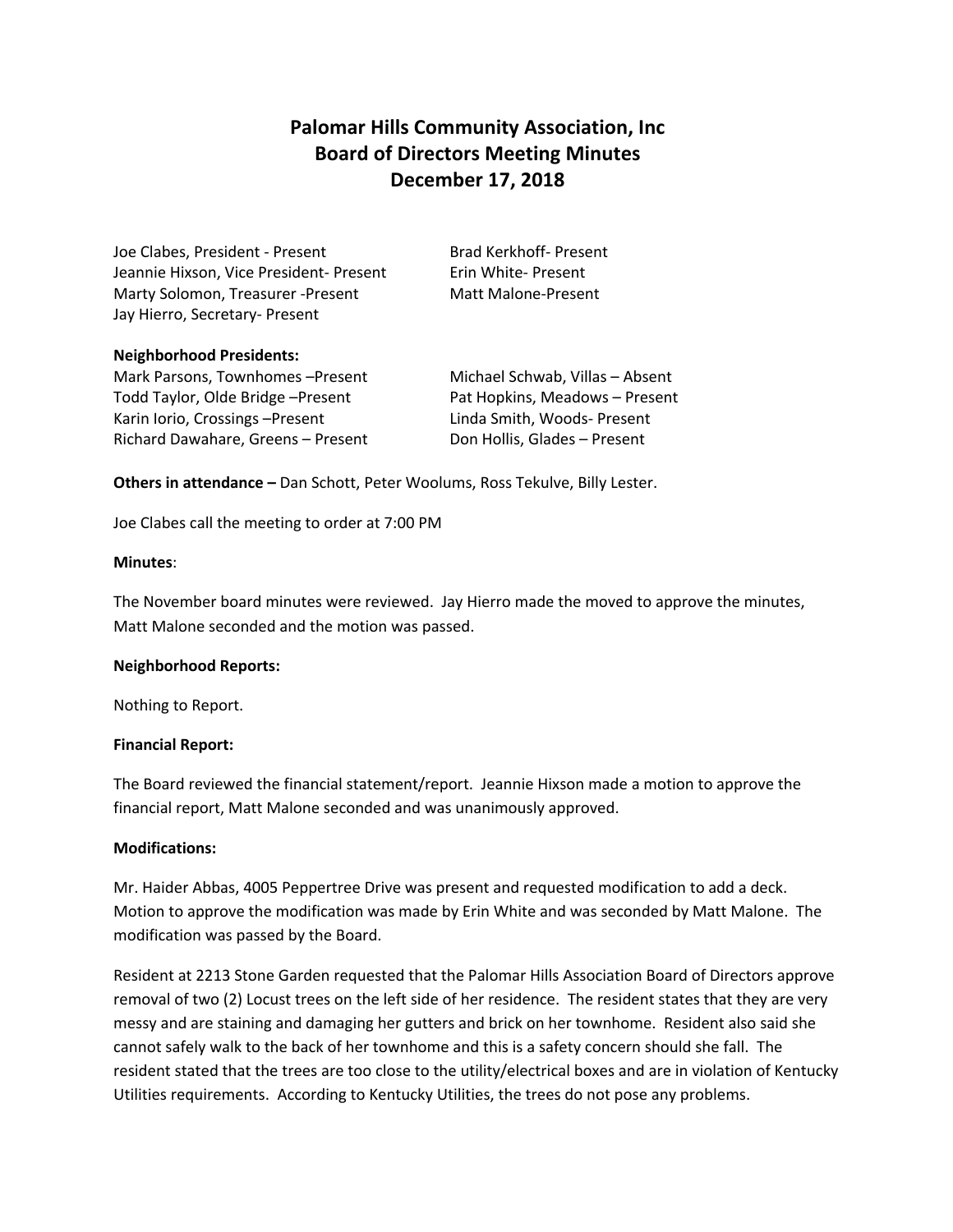The topic was discussed by the Board of Directors and the fact that the Townhomes Association had not voted on the issue. Erin White made a motion to request the Townhomes Association to make a vote, Matt Malone seconded. This matter can be brought back to the Board, if necessary.

#### **Social Committee:**

Adult Holiday Open House had a good turnout with 50-60 people in attendance. Breakfast with Santa had a good turnout with over 100 children in attendance.

## **New Business:**

A proposed modification process was presented by Joe Clabes. The proposal was passed to the January board meeting, which will give board members time to work on any proposed changes.

Billy Lester (2205 Sweetberry Court) updated the board regarding the planned Arborvitae trees bordering his neighbors' property. The trees that were to be planted were not available in the required height until the Spring and will be planted at that time. The Board also agreed that he could put a fence, removed during construction, back in the same location.

The Board agreed to name as authorized signers on the Palomar Hills Community Association, Inc., bank accounts with City National: Cindy Russell, Martin Solomon, Joe Clabes, and Jean Hixson. Victoria Marshall will be removed as an authorized signer. The Board also agreed to name as authorized signers on the Palomar Hills Townhome Association accounts: Cindy Russell, Martin Solomon, Joe Clabes, Jean Hixson, and Mark Parsons. Victoria Marshall and Alan Siegel will be removed as authorized signers.

## **Old Business:**

Nothing significant to report.

## **Manager's Report:**

Non-Compliance Letters were sent out to several homes in the Glades asking that they not park in the street.

## Maintenance

Prepped and painted water damaged wall in conference room. Prepped and painted wall in foyer where chairs caused damage Cleaned grout in men's restroom Shampooed carpets in clubhouse Replace lamps/bulbs throughout clubhouse Fixed legs on pub table and chairs Cut two (2) low hanging tree limbs at sidewalk next to clubhouse parking lot Preplaced photocell at Harrodsburg Rd entrance Re-hung two (2) street signs